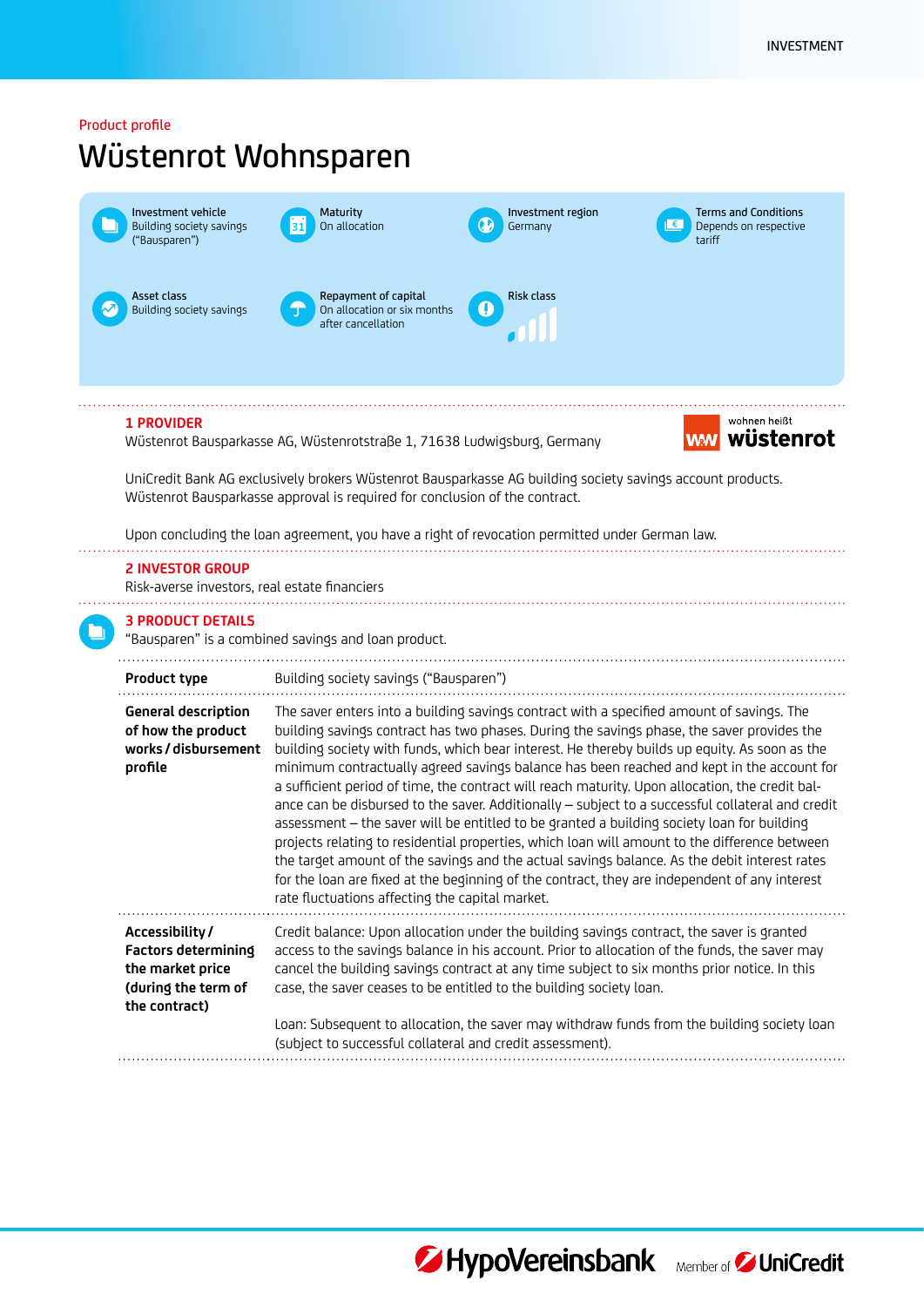**Key figures** OOO

| Wüstenrot Wohnsparen is available in a variety of tariffs: |
|------------------------------------------------------------|
| Minimum target amount of savings                           |
|                                                            |
| $\bullet$                                                  |
| $\bullet$                                                  |
|                                                            |
| $\bullet$                                                  |
| Annual credit balance interest:                            |
|                                                            |
| $\bullet$                                                  |
| $\bullet$                                                  |
|                                                            |
| $\bullet$                                                  |
|                                                            |

\* The savings balance will bear interest of at least 0.2% annually. In addition, you will receive a special interest rate, which, however, will lapse if you cancel the building savings contract within the first seven years of the contract. The special interest rate will also lapse if the building society grants a loan with the purpose of providing pre-financing or interim financing for payments under the building savings contract. The percentage of the special interest rate is based on the current yield and is re-determined annually on 30 November for the duration of the calendar year. The percentage of the special interest rate corresponds to the current yield minus 0.7 percentage points but may not exceed 3.80%.

The monthly savings scheme instalment for all tariff options is 5‰ of the target amount of savings.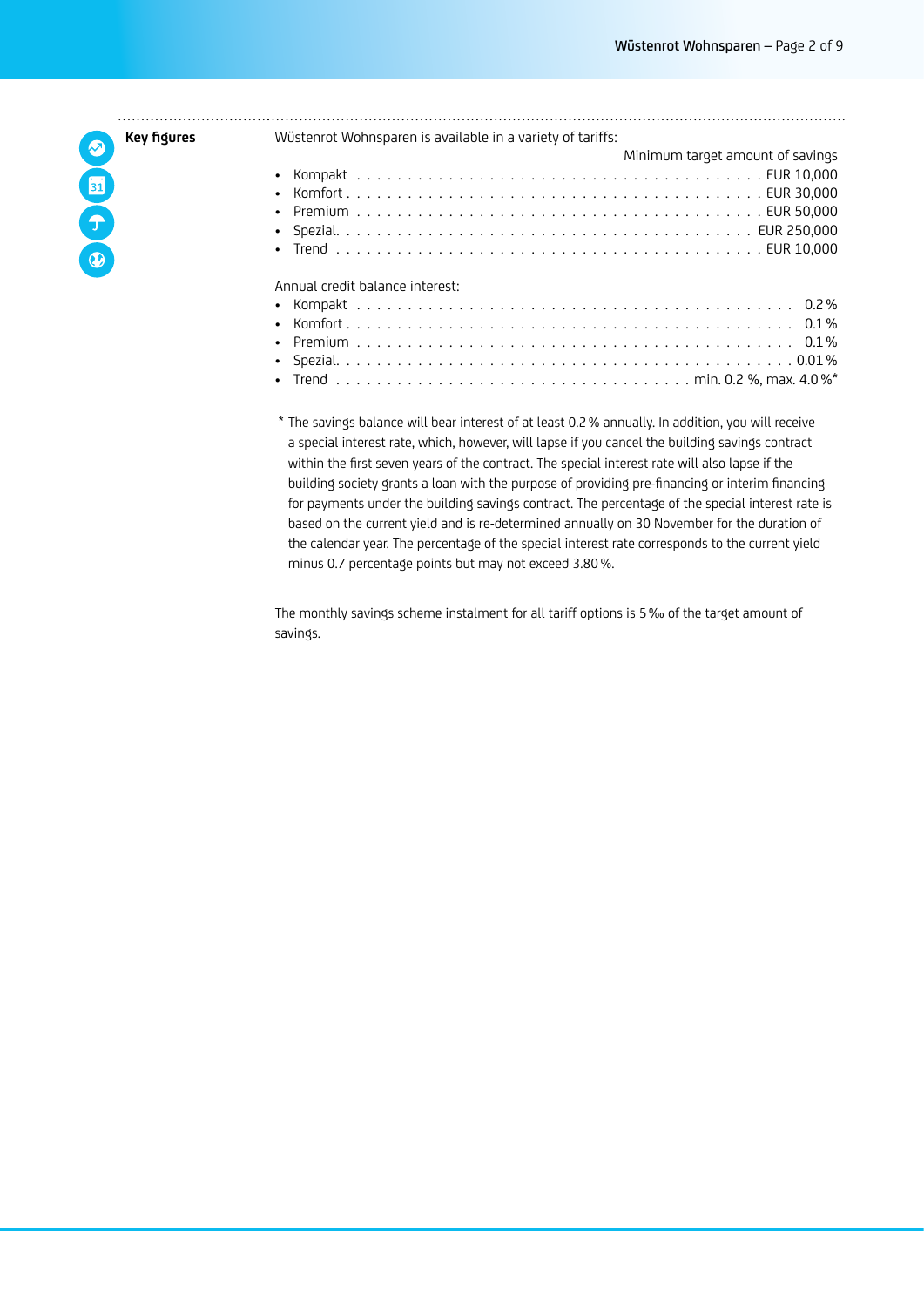## "Kompakt" tariff option

| Savings phase                                                                                                                       |                      |
|-------------------------------------------------------------------------------------------------------------------------------------|----------------------|
| Minimum target amount of savings                                                                                                    | EUR 10,000           |
| Maximum target amount of savings                                                                                                    | EUR 60,000           |
| Minimum savings balance (of the target amount of savings)                                                                           | 50%                  |
| Loan phase                                                                                                                          |                      |
| (Fixed) debit interest p.a.                                                                                                         | 1.75%                |
| Monthly interest and repayment instalment, based on the target<br>amount of savings (final instalment can be correspondingly lower) | $5\%$                |
| Maximum duration of the repayment period<br>for the building society loan                                                           | 9 years.<br>5 months |
| Effective annual interest rate (from allocation) in accordance<br>with the German Price Disclosure Regulation (PangV)               | 2.49%                |
| Costs                                                                                                                               | see item 6           |
| Options for changing interest rates                                                                                                 | none                 |
|                                                                                                                                     |                      |

## Representative example of "Kompakt" Wohnsparen

| Target amount of savings                       | EUR 30,000           |
|------------------------------------------------|----------------------|
| Net loan amount                                | EUR 14.985.29        |
| (Fixed) debit interest p.a.                    | 1.75%                |
| Contract fee                                   | <b>EUR 300</b>       |
| Option price                                   | EUR 0                |
| Annual account fee (only during savings phase) | <b>EUR 15</b>        |
| Loan fee                                       | EUR 299.71           |
| Effective annual interest rate from allocation | 2.49%                |
| Monthly interest and repayment instalment      | <b>EUR 150</b>       |
| Final instalment                               | EUR <sub>3</sub>     |
| Number of instalments                          | 112                  |
| Duration of the building society loan          | 9 years.<br>5 months |
| Total of interest and repayment instalments    | EUR 16.653           |
|                                                |                      |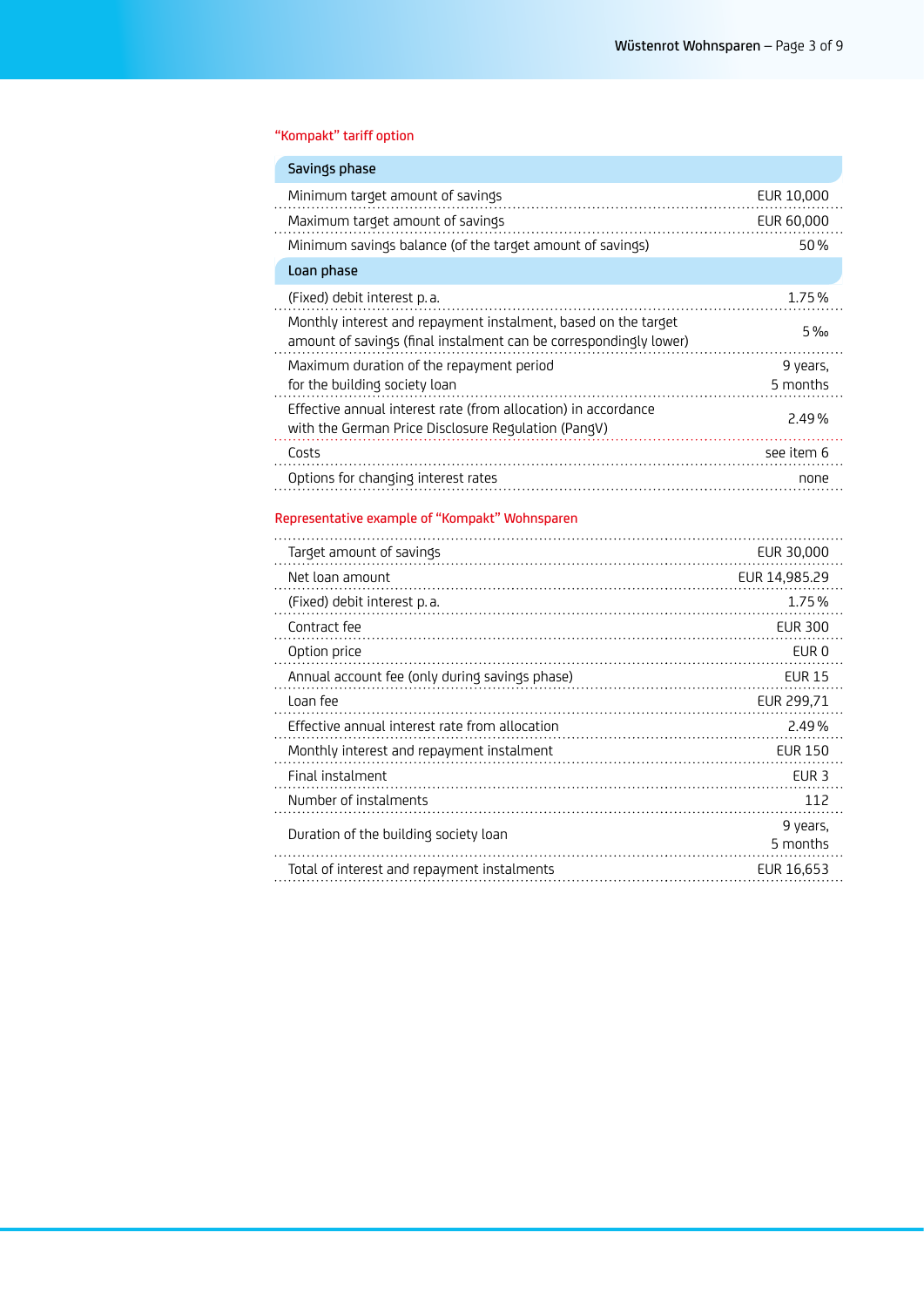## "Komfort" tariff option

| Savings phase                                                                                                                          |                          |                                                                |
|----------------------------------------------------------------------------------------------------------------------------------------|--------------------------|----------------------------------------------------------------|
| Minimum target amount of savings                                                                                                       |                          | EUR 30,000                                                     |
| Minimum savings balance (for the target amount of savings)                                                                             |                          | 40%                                                            |
| Loan phase                                                                                                                             |                          |                                                                |
| (Fixed) debit interest p.a.                                                                                                            | 1.00%                    | 2.50%                                                          |
| Monthly interest and repayment instalment, based on<br>the target amount of savings (final instalment can be<br>correspondingly lower) | $10\%$                   | 4%                                                             |
| Maximum duration of the repayment period for the building<br>society loan                                                              | 5 years.<br>4 months     | 15 yeas.<br>7 months                                           |
| Effective annual interest rate (from allocation) in accordance<br>with the German Price Disclosure Regulation (PangV)                  | 2.25%                    | 3.02%                                                          |
| Costs                                                                                                                                  |                          | see item 6                                                     |
| Options for changing interest rates                                                                                                    | must agree to any change | yes; the building society<br>to a lower loan interest<br>rate. |
| Representative example of "Komfort" Wohnsparen                                                                                         |                          |                                                                |
| Target amount of savings                                                                                                               |                          | EUR 50,000                                                     |
| Net loan amount                                                                                                                        |                          | EUR 30,000                                                     |
| (Fixed) debit interest p.a.                                                                                                            | 1.00%                    |                                                                |
| Contract fee                                                                                                                           |                          | <b>EUR 500</b>                                                 |

| Option price                                   | <b>EUR 50</b>        |
|------------------------------------------------|----------------------|
| Annual account fee (only during savings phase) | <b>FUR 15</b>        |
| Loan fee                                       | FUR 600              |
| Effective annual interest rate from allocation | 2.25%                |
| Monthly interest and repayment instalment      | <b>FUR 500</b>       |
| Final instalment                               | <b>FUR 500</b>       |
| Number of instalments                          | 63                   |
| Duration of the building society loan          | 5 years.<br>4 months |
| Total of interest and repayment instalments    | EUR 31,500           |
|                                                |                      |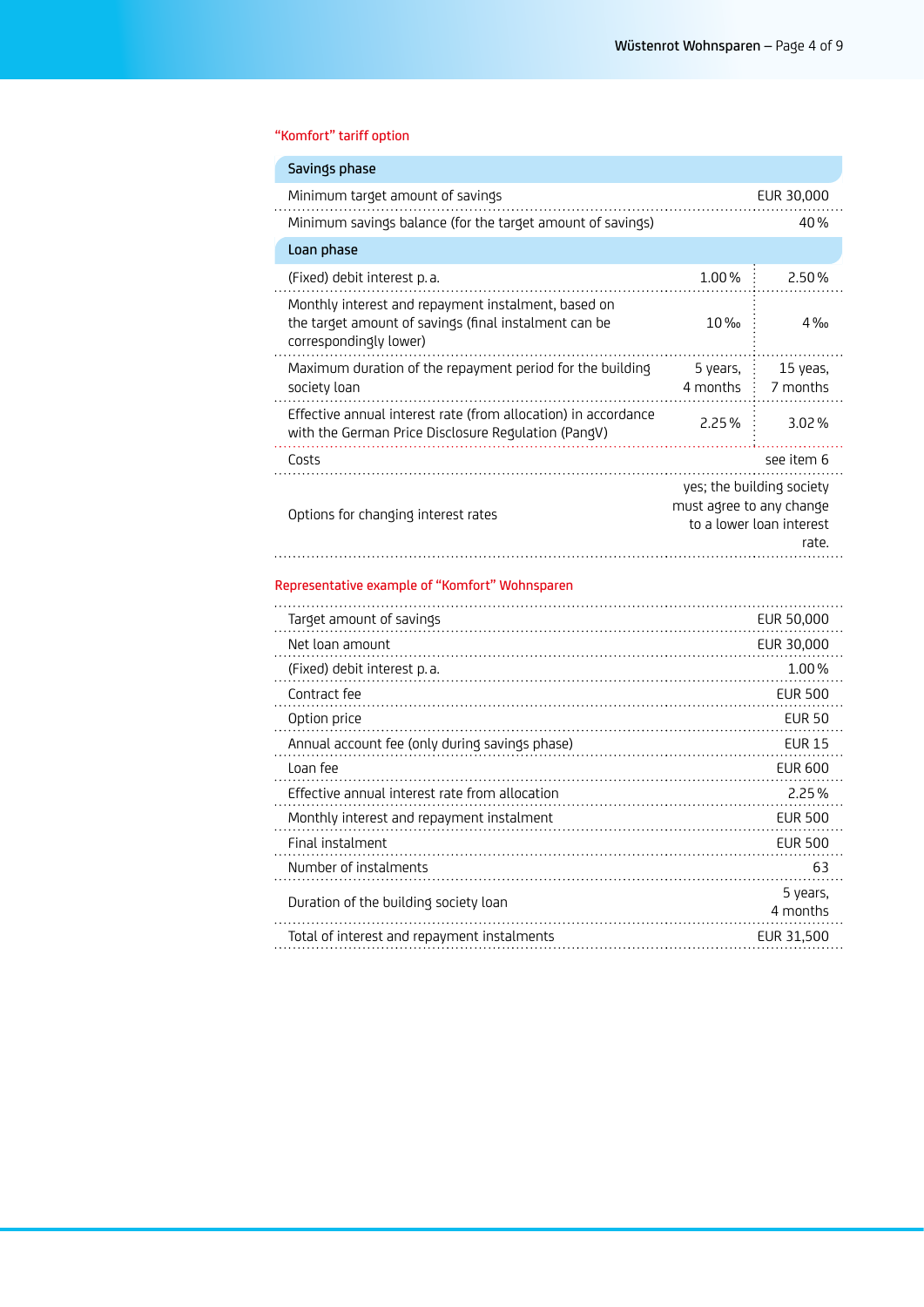## "Premium" tariff option

| Minimum target amount of<br>EUR 50,000<br>savings                                                                                                                                              |       |                                                                                               |                                                                  |
|------------------------------------------------------------------------------------------------------------------------------------------------------------------------------------------------|-------|-----------------------------------------------------------------------------------------------|------------------------------------------------------------------|
| 30% at a fixed annual debit interest rate of<br>Minimum savings balance<br>2.25%/2.00%<br>(for the target amount of<br>40% at a fixed annual debit interest rate of<br>savings)<br>1.50%/1.25% |       |                                                                                               |                                                                  |
| Loan phase<br><100,000 EUR                                                                                                                                                                     |       | ≥100,000 EUR                                                                                  | <b>Building society savings</b>                                  |
|                                                                                                                                                                                                |       | 1.25% 2.00%                                                                                   |                                                                  |
|                                                                                                                                                                                                |       |                                                                                               |                                                                  |
|                                                                                                                                                                                                |       | 1 month                                                                                       | 11 months                                                        |
| 3.02%                                                                                                                                                                                          | 3.60% | $1.75 - 2.43 -$<br>2.75%                                                                      | 3.33%                                                            |
| see item 6                                                                                                                                                                                     |       |                                                                                               |                                                                  |
| Options for changing internet yes; the building society must agree to any change to a<br>lower loan interest rate.                                                                             |       |                                                                                               |                                                                  |
|                                                                                                                                                                                                |       | <b>Building society savings</b><br>1.50 % 2.25 %<br>.<br>4 months 4 months<br>$2.01 - 2.69 -$ | $4 - 12\%$<br>14 years, $18$ years, $\vdots$ 14 years, 17 years, |

## Representative examples of "Kompakt" Wohnsparen

|                                                | Example 1            | Example 2             |
|------------------------------------------------|----------------------|-----------------------|
| Target amount of savings                       | EUR 100,000          | EUR 100,000           |
| Net loan amount                                | EUR 60,000           | EUR 70,000            |
| (Fixed) debit interest p.a.                    | 1.25%                | 2.00%                 |
| Contract fee                                   | EUR 1,000            | EUR 1,000             |
| Option price                                   | <b>EUR 100</b>       | <b>EUR 100</b>        |
| Annual account fee (only during savings phase) | <b>EUR 15</b>        | <b>EUR 15</b>         |
| Loan fee                                       | EUR 1,200            | EUR 1,400             |
| Effective annual interest rate from allocation | 2.51%                | 2.66%                 |
| Monthly interest and repayment instalment      | EUR 1,000            | <b>EUR 600</b>        |
| Final instalment                               | <b>EUR 469</b>       | <b>EUR 275</b>        |
| Number of instalments                          | 64                   | 134                   |
| Duration of the building society loan          | 5 years.<br>5 months | 11 years.<br>3 months |
| Total of interest and repayment instalments    | EUR 63,469           | EUR 80,075            |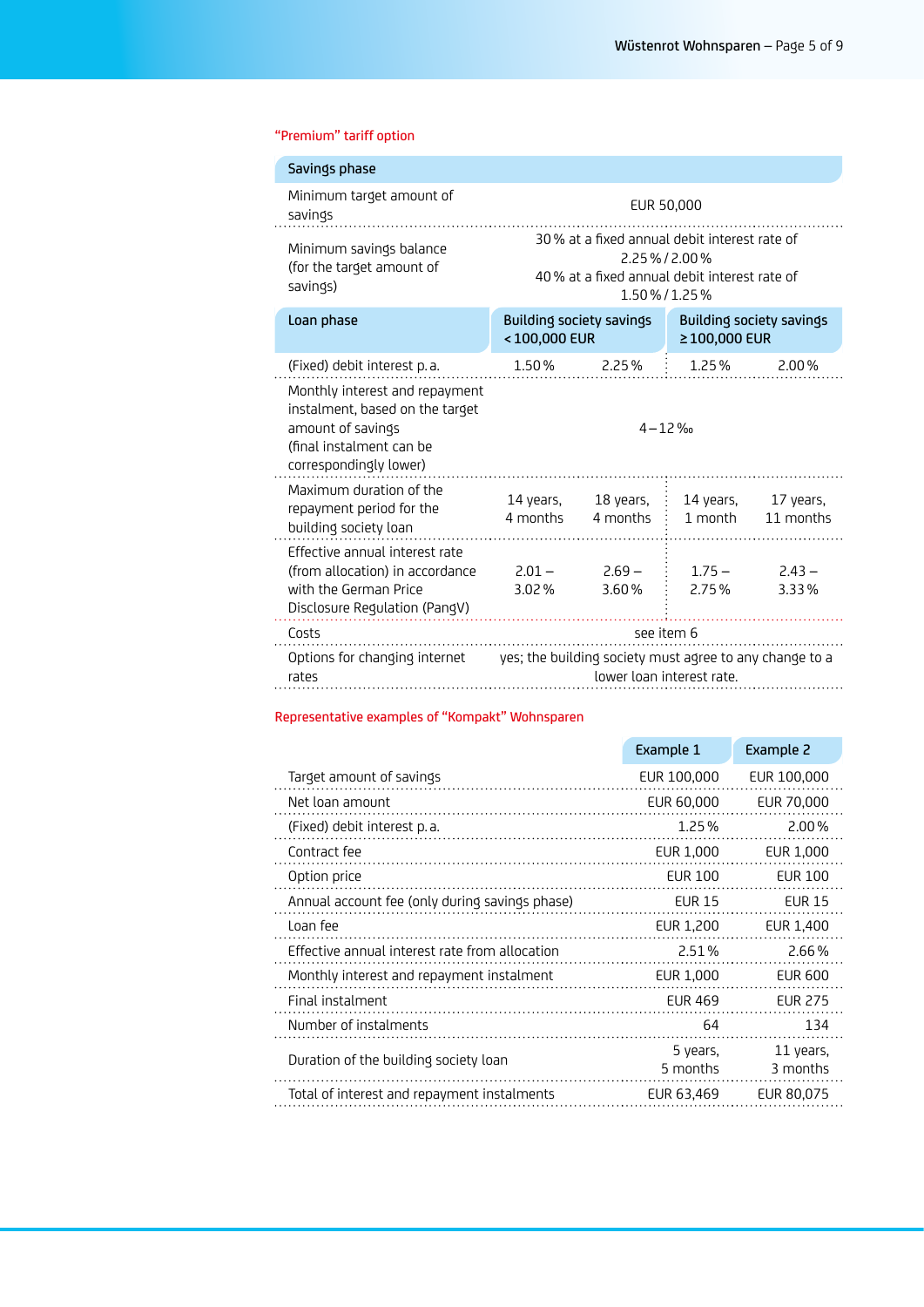## "Spezial" tariff option

| Savings phase                                                                                                                       |                |
|-------------------------------------------------------------------------------------------------------------------------------------|----------------|
| Minimum target amount of savings                                                                                                    | EUR 250,000    |
| Minimum savings balance (of the target amount of savings)                                                                           | 40%            |
| Loan phase                                                                                                                          |                |
| (Fixed) debit interest p.a.                                                                                                         | 1.60%          |
| Monthly interest and repayment instalment, based on the target<br>amount of savings (final instalment can be correspondingly lower) | $4.5 - 8\%$    |
| Maximum duration of the repayment period                                                                                            | 12 years.      |
| for the building society loan                                                                                                       | 5 months       |
| Effective annual interest rate (from allocation) in accordance<br>with the German Price Disclosure Regulation (PangV)               | $1.82 - 1.99%$ |
| Costs                                                                                                                               | see item 6     |
| Options for changing interest rates                                                                                                 | none           |
|                                                                                                                                     |                |

## Representative examples of "Spezial" Wohnsparen

| Target amount of savings                       | EUR 250,000         |
|------------------------------------------------|---------------------|
| Net loan amount                                | EUR 150,000         |
| (Fixed) debit interest p.a.                    | 1.60%               |
| Contract fee                                   | EUR 2,500           |
| Option price                                   | EUR 0               |
| Annual account fee                             | EUR 0               |
| Loan fee                                       | EUR 0               |
| Effective annual interest rate from allocation | 1.90%               |
| Monthly interest and repayment instalment      | EUR 1,500           |
| Final instalment                               | EUR 1.262           |
| Number of instalments                          | 108                 |
| Duration of the building society loan          | 9 years.<br>1 month |
| Total of interest and repayment instalments    | EUR 161,762         |
|                                                |                     |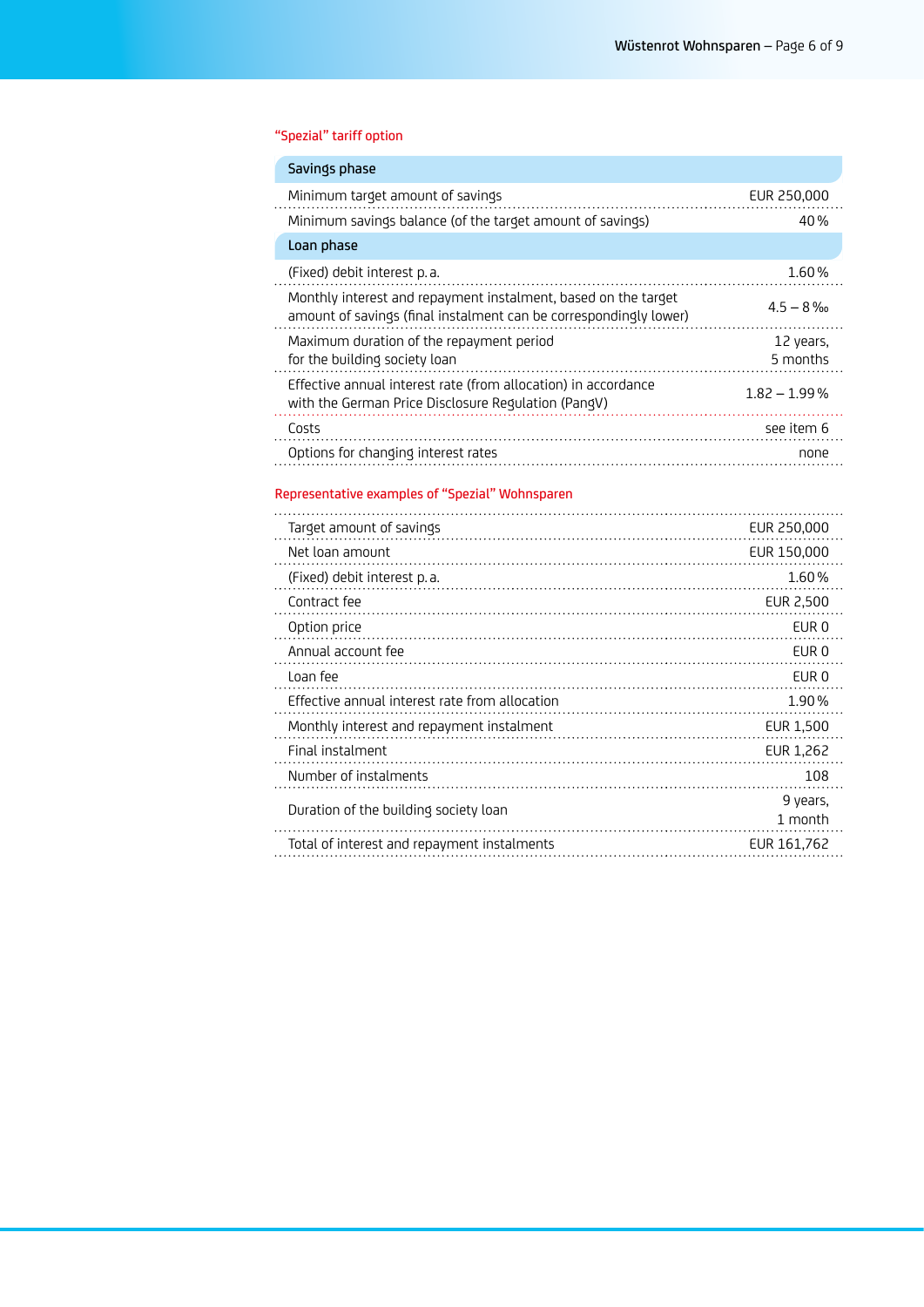## "Trend" tariff option

|                                               | Savings phase                                                                                                                                                                                                                                                                                                                                                                                                                                                                                                      |                                       |
|-----------------------------------------------|--------------------------------------------------------------------------------------------------------------------------------------------------------------------------------------------------------------------------------------------------------------------------------------------------------------------------------------------------------------------------------------------------------------------------------------------------------------------------------------------------------------------|---------------------------------------|
|                                               | Minimum target amount of savings<br>Minimum savings balance (for the target amount of savings)                                                                                                                                                                                                                                                                                                                                                                                                                     | EUR 10,000<br>40%                     |
|                                               | Loan phase                                                                                                                                                                                                                                                                                                                                                                                                                                                                                                         |                                       |
|                                               | (Fixed) debit interest p.a.                                                                                                                                                                                                                                                                                                                                                                                                                                                                                        | dependent on<br>credit interest rate* |
|                                               | Monthly interest and repayment instalment,<br>based on the target amount of savings<br>(final instalment can be correspondingly lower)                                                                                                                                                                                                                                                                                                                                                                             | 5%                                    |
|                                               | Maximum duration of the repayment period<br>for the building society loan                                                                                                                                                                                                                                                                                                                                                                                                                                          | dependent on<br>debit interest rate   |
|                                               | Effective annual interest rate (from allocation) in accordance<br>with the German Price Disclosure Regulation (PangV)                                                                                                                                                                                                                                                                                                                                                                                              | dependent on<br>debit interest rate   |
|                                               | Costs                                                                                                                                                                                                                                                                                                                                                                                                                                                                                                              | see item 6                            |
|                                               | Options for changing interest rates                                                                                                                                                                                                                                                                                                                                                                                                                                                                                | none                                  |
|                                               | * The debit interest rate is determined based on the average credit interest rate during the entire                                                                                                                                                                                                                                                                                                                                                                                                                |                                       |
|                                               | savings phase. 2.49 percentage points are added to the average credit interest rate calculated                                                                                                                                                                                                                                                                                                                                                                                                                     |                                       |
|                                               | in accordance with § 11 (1) of the general terms and conditions for building savings contracts.                                                                                                                                                                                                                                                                                                                                                                                                                    |                                       |
|                                               | Representative examples of "Trend" Wohnsparen                                                                                                                                                                                                                                                                                                                                                                                                                                                                      |                                       |
|                                               | Target amount of savings                                                                                                                                                                                                                                                                                                                                                                                                                                                                                           | EUR 20,000                            |
|                                               | Net loan amount                                                                                                                                                                                                                                                                                                                                                                                                                                                                                                    | EUR 12,000                            |
|                                               | (Fixed) debit interest p.a.                                                                                                                                                                                                                                                                                                                                                                                                                                                                                        | $2.69\%$                              |
|                                               | Contract fee                                                                                                                                                                                                                                                                                                                                                                                                                                                                                                       | <b>EUR 200</b>                        |
|                                               | Option price                                                                                                                                                                                                                                                                                                                                                                                                                                                                                                       | EUR 0                                 |
|                                               | Annual account fee (only during savings phase)                                                                                                                                                                                                                                                                                                                                                                                                                                                                     | <b>EUR 15</b>                         |
|                                               | Loan fee                                                                                                                                                                                                                                                                                                                                                                                                                                                                                                           | <b>EUR 240</b>                        |
|                                               | Effective annual interest rate from allocation                                                                                                                                                                                                                                                                                                                                                                                                                                                                     | 3.33%                                 |
|                                               | Monthly interest and repayment instalment                                                                                                                                                                                                                                                                                                                                                                                                                                                                          | <b>EUR 100</b>                        |
|                                               | Final instalment                                                                                                                                                                                                                                                                                                                                                                                                                                                                                                   | <b>EUR 30</b>                         |
|                                               | Number of instalments                                                                                                                                                                                                                                                                                                                                                                                                                                                                                              | 145                                   |
|                                               | Duration of the building society loan                                                                                                                                                                                                                                                                                                                                                                                                                                                                              | 12 years,<br>2 months                 |
|                                               | Total of interest and repayment instalments                                                                                                                                                                                                                                                                                                                                                                                                                                                                        | EUR 14,430                            |
| <b>Youth bonus</b>                            | Youth bonus of up to EUR 200<br>The saver must be below the age of 25 at the end of the calendar year in which he concludes<br>the building savings contract. Only one contract with a youth bonus is permissible per saver.<br>The youth bonus can be granted for all tariff options (except "Spezial" tariff option) - by<br>re-crediting the contract fee to the account up to the maximum amount of EUR 200, if the<br>building savings contract is allocated and the contract term is between 7 and 15 years. |                                       |
| <b>Generation building</b><br>society savings | The fee for assigning the contract to a relative (in accordance with Section 15 of the Ger-<br>man Fiscal Code) needs not be paid if the saver is over the age of 50 when the contract is<br>concluded.                                                                                                                                                                                                                                                                                                            |                                       |
| Services                                      | Annual statement of account                                                                                                                                                                                                                                                                                                                                                                                                                                                                                        |                                       |
|                                               |                                                                                                                                                                                                                                                                                                                                                                                                                                                                                                                    |                                       |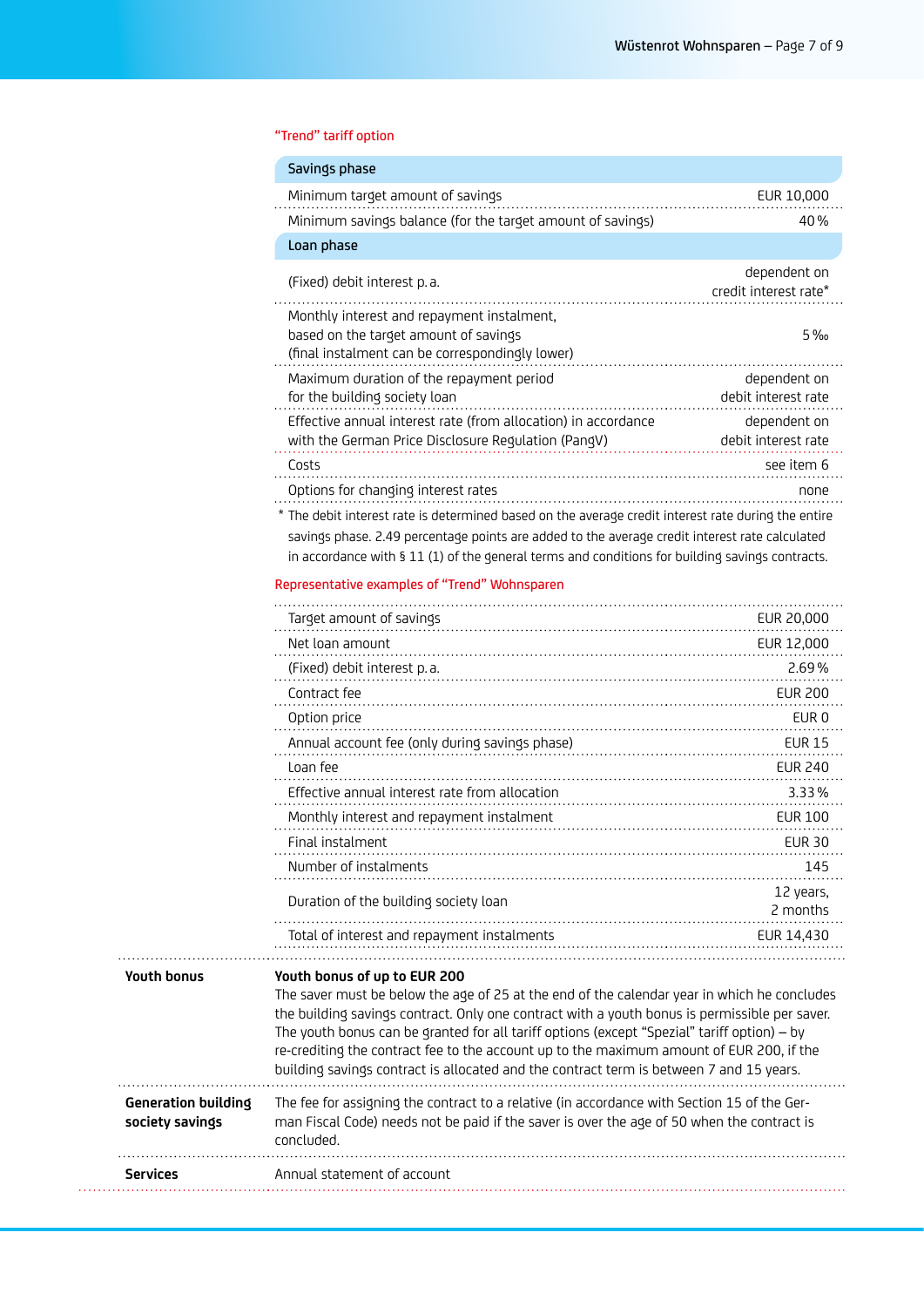#### **4 OPPORTUNITIES**

Securing a low-priced building society loan following allocation of funds.

 $\Omega$ 

- **5 RISKS At a glance:**
- No price risk
- No exposure to capital losses
- No interest rate risk
- No currency risk

"Bausparen" is a risk-averse product. The interest rates for the savings and loan phases are fixed upon conclusion of the contract and / or have fixed upper and lower limits. The saver is not exposed to any interest rate risk. "Bausparen" is very flexible. Under the Komfort, Premium and Spezial options, the saver can amend\* the contract during the savings phase, subject to the building society's agreement. Under the Kompakt tariff option, the contract can be split with the consent of the building society. Under the Trend tariff option, the contract cannot be amended. During the loan phase, the saver is allowed to make unscheduled repayments up to any amount without being charged a prepayment penalty.

The following information does not contain any statement regarding the product provider's creditworthiness but provides details on the effects of a possible bankruptcy of the product provider.

Under the German Building Society Act, building societies are bound by law to invest their savers' deposits only in home-ownership loans and low-risk investments. Prior to market launch, every building society savings tariff must be approved by the German Federal Financial Supervisory Authority (BaFin) which also verifies its economic viability. The deposits in, and interests on, building society savings accounts are guaranteed by Wüstenrot Bausparkasse AG's membership in the Compensation Fund of German Banks (Entschädigungseinrichtung Deutscher Banken GmbH). To the extent that, in exceptional cases, deposits are excluded from protection by law, the saver will be informed of this in a statement, which must be signed by him separately.

Legal consequences of any default in loan repayments: default interest and possible termination of contract by the building society.

\* Exception: Under the Komfort tariff option, contracts can be split without the consent of the building society with due consideration to the EUR 10,000 minimum target amount of savings.

|  | 6 COSTS                                |                                                                                                                                                                                                                                                                                                               |
|--|----------------------------------------|---------------------------------------------------------------------------------------------------------------------------------------------------------------------------------------------------------------------------------------------------------------------------------------------------------------|
|  | <b>Contract fee</b>                    | 1% of the target amount of savings                                                                                                                                                                                                                                                                            |
|  | <b>Account fee</b>                     | EUR 15 annually under all tariff options (except "Spezial" tariff option and only during the<br>savings phase)                                                                                                                                                                                                |
|  |                                        | Wüstenrot Wohnsparen for Children: No account fees until the age of 16<br>Valid for Wüstenrot Wohnsparen's Tariff D (with contracts beginning on 1 March 2019 or<br>later). The account fee will not be debited until the end of the calendar year in which the<br>home loan saver has reached the age of 16. |
|  | Loan fee                               | 2% of the initial loan amount under all tariff options (except "Spezial" tariff option).<br>The loan fee is added to the building society loan and thus increases the loan debt.                                                                                                                              |
|  | Option price                           | 0.10% of the target amount of savings under the Komfort and Premium tariff options                                                                                                                                                                                                                            |
|  | <b>Cancellation of the</b><br>contract | no cost as long as the six-month waiting period is observed                                                                                                                                                                                                                                                   |
|  |                                        |                                                                                                                                                                                                                                                                                                               |